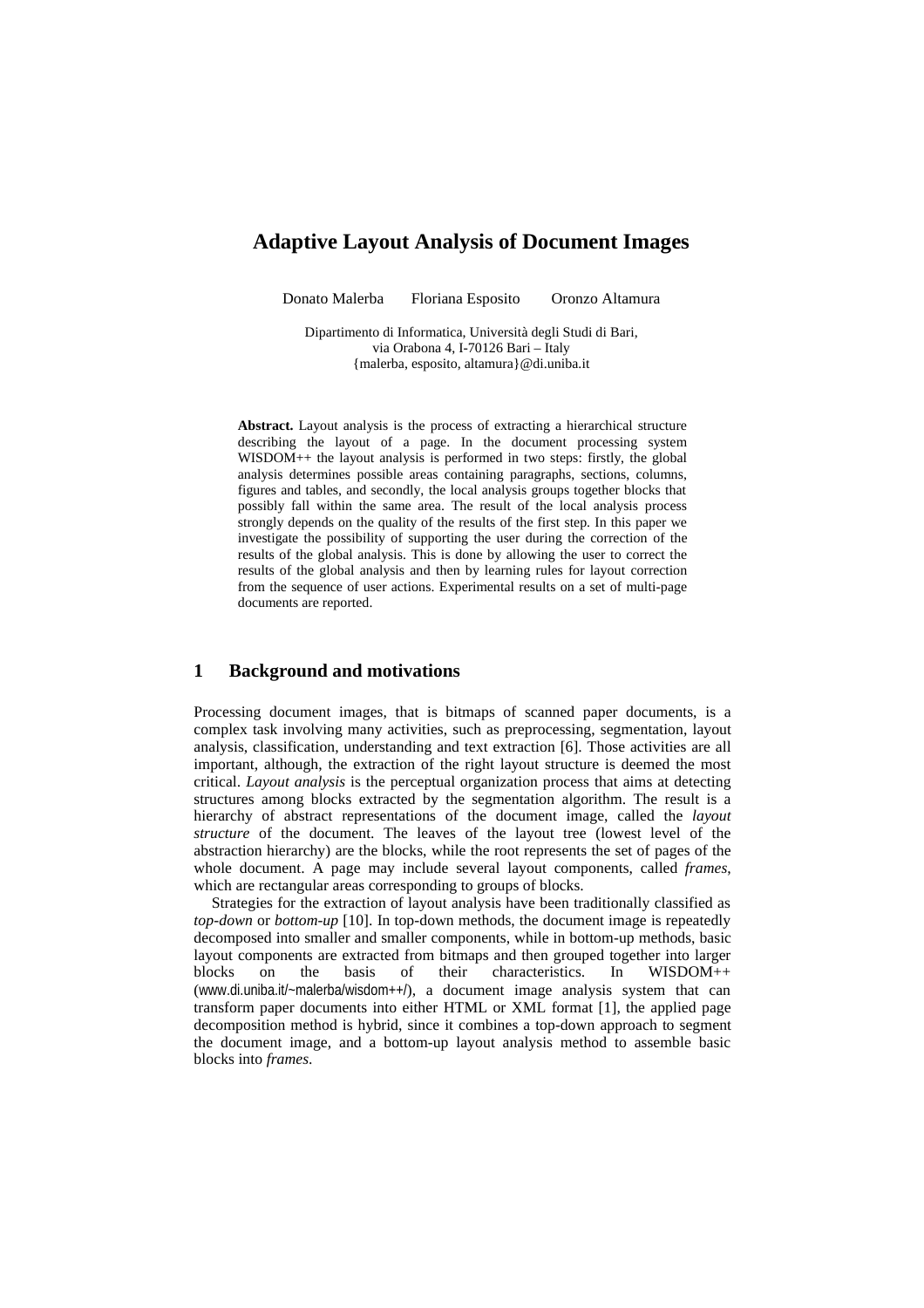Some attempts of learning the layout structure from a set of training examples have also been reported in the literature [2,3,4,8,11]. They are based on ad-hoc learning algorithms, which learns particular data structures, such as geometric trees and tree grammars. Results are promising although it has been proven that good layout structures could also be obtained by exploiting generic knowledge on typographic conventions [5]. This is the case of WISDOM++, which analyzes the layout in two steps:

- 1. A *global analysis* of the document image, in order to determine possible areas containing paragraphs, sections, columns, figures and tables. This step is based on an iterative process, in which the vertical and horizontal histograms of text blocks are alternately analyzed, in order to detect columns and sections/paragraphs, respectively.
- 2. A *local analysis* of the document to group together blocks that possibly fall within the same area. Generic knowledge on west-style typesetting conventions is exploited to group blocks together, such as "the first line of a paragraph can be indented" and "in a justified text, the last line of a paragraph can be shorter than the previous one".

Experimental results proved the effectiveness of this knowledge-based approach on images of the first page of papers published in either conference proceedings or journals [1]. However, performance degenerates when the system is tested on intermediate pages of multi-page articles, where the structure is much more variable, due to the presence of formulae, images, and drawings that can stretch over more than one column, or are quite close. The main source of the errors made by the layout analysis module was in the global analysis step, while the local analysis step performed satisfactorily when the result of the global analysis was correct.

In this paper, we investigate the possibility of supporting the user during the correction of the results of the global analysis. This is done by means of two new system facilities:

- 1. the user can correct the results of the layout analysis by either grouping or splitting columns/sections, automatically produced by the global analysis;
- 2. the user can ask the system to learn grouping/splitting rules from his/her sequence of actions correcting the results of the layout analysis.

The proposed approach is different from those that learn the layout structure from scratch, since we try to correct the result of a global analysis returned by a bottom-up algorithm. Furthermore, we intend to capture knowledge on correcting actions performed by the user of the document image processing system. Other document processing systems allow users to correct the result of the layout analysis; nevertheless WISDOM++ is the only one that tries to learn correcting actions from user interaction with the system.

In the following section, a description of the layout correction operations is reported, and the automated generation of training examples is explained. Section 3 briefly introduces the learning system used to generate layout correction rules and presents some preliminary experimental results.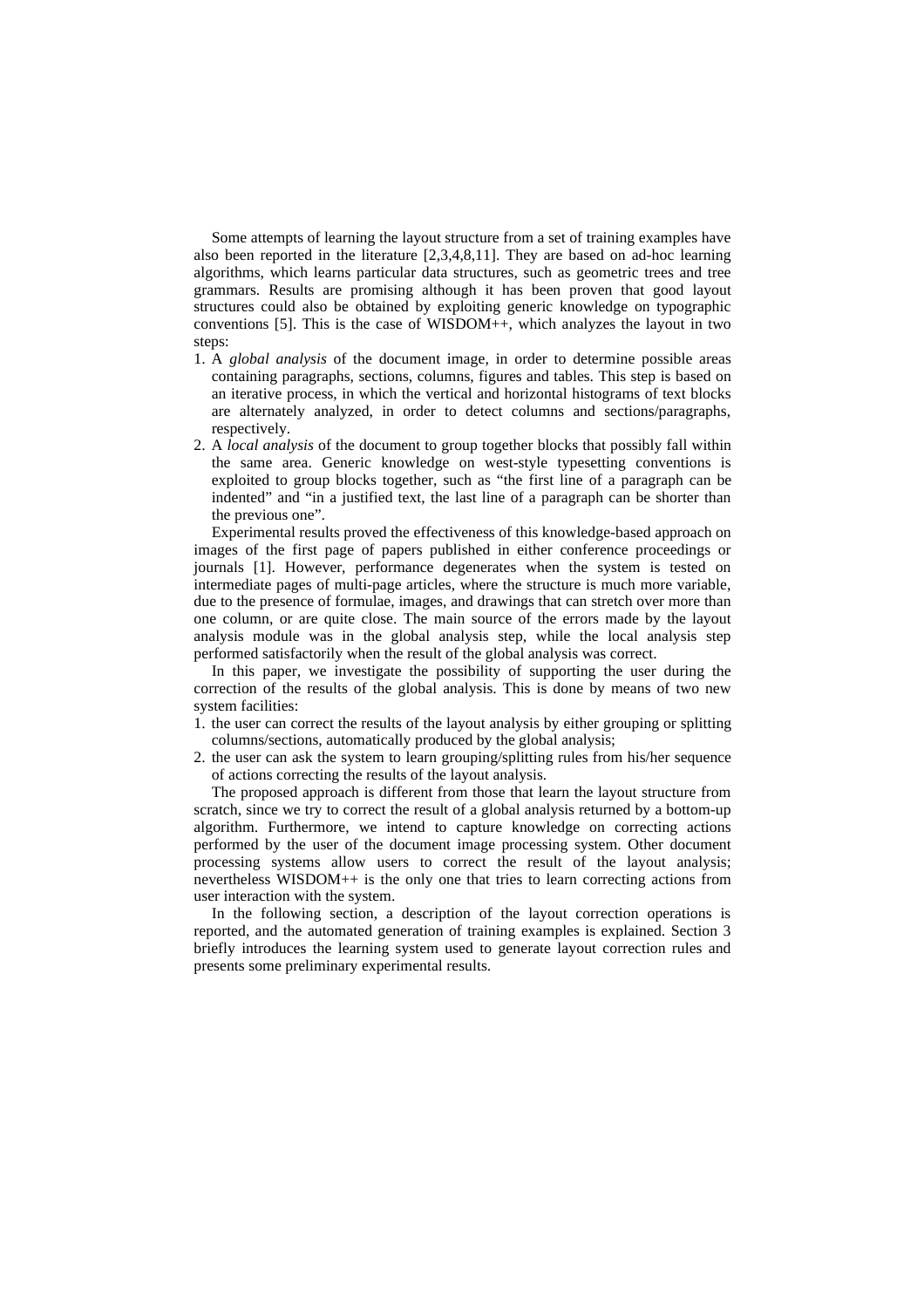## **2 Correcting the results of the global analysis**

Global analysis aims at determining the general layout structure of a page and operates on a tree-based representation of nested columns and sections. The levels of columns and sections are alternated, which means that a column contains sections, while a section contains columns. At the end of the global analysis, the user can only see the sections and columns that have been considered atomic, that is, not subject to further decomposition (Figure 1). The user can correct this result by means of three different operations:

- Horizontal splitting: a column/section is cut horizontally.
- Vertical splitting: a column/section is cut vertically.
- Grouping: two sections/columns are merged together.

The cut point in the two splitting operations is automatically determined by computing either the horizontal or the vertical histogram on the basic blocks returned by the segmentation algorithm. The horizontal (vertical) cut point corresponds to the largest gap between two consecutive bins in the horizontal (vertical) histogram. Therefore, splitting operations can be described by means of a binary function, namely, *split(X,S)*, where *X* represents the column/section to be split, *S* is an ordinal number representing the step of the correction process and the range of the split function is the set {*horizontal*, *vertical*, *no\_split*}.

The grouping operation, which can be described by means of a ternary predicate *group(A,B,S)*, is applicable to two sections (columns) *A* and *B* and returns a new section (column) *C*, whose boundary is determined as follows. Let  $(\text{left}_x, \text{top}_x)$  and (*bottom<sub>y</sub>* right<sub>y</sub>) be the coordinates of the top-left and bottom-right vertices of a



**Fig. 1.** Results of the global analysis process: one column (*left*) includes two sections (*right*). The result of the local analysis process (i.e., the frames) is in reported the background.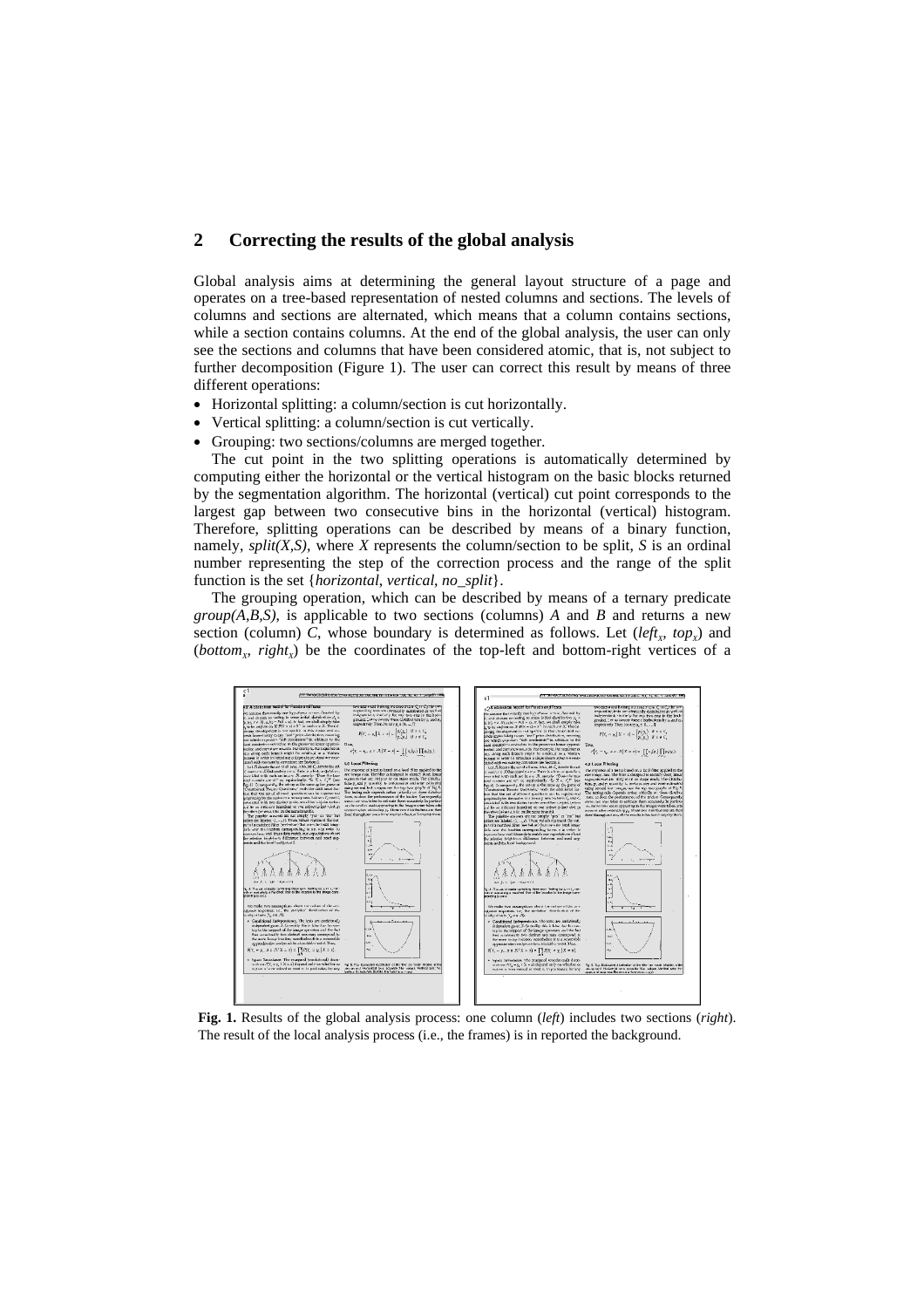column/section *X*, respectively.1 Then:

 $left_{c} = min(left_{A}, left_{B})$ ,  $right_{c} = max(right_{A}, right_{B})$ ,  $top_c = min(top_A, top_B)$ , bottom<sub>c</sub>=max(bottom<sub>a</sub>,bottom<sub>B</sub>).

Grouping is possible only if the following two conditions are satisfied:

1. *C* does not overlap another section (column) in the document.

2. *A* and *B* are nested in the same column (section).

After each splitting/grouping operation, WISDOM++ recomputes the result of the local analysis process, so that the user can immediately perceive the final effect of the requested corrections and can decide whether to confirm the correction or not.

From the user interaction, WISDOM++ implicitly generates some training observations describing when and how the user intended to correct the result of the global analysis. These training observations are used to learn correction rules of the result of the global analysis, as explained below.

### **3 Learning rules for layout correction**

 $\overline{a}$ 

The inductive learning problem to be solved concerns the concepts *split(X,S)=horizontal*, *split(X,S)=vertical* and *group(X,Y,S)=true*, since we are interested to find rules predicting both when to split horizontally/vertically a column/section and when to group two columns/sections. No rule is generated for the case *split(X,S)=no\_split* and *group(X,Y,S)=false*.

The definition of a suitable representation language for the global layout structure is a key issue. In this work, we restrict this representation to the lowest column and section levels in the tree structure extracted by the global analysis and we deliberately ignore other levels as well as their composition hierarchy. Nevertheless, describing this portion of the layout structure is not straightforward, since the columns and sections are spatially related and the feature-vector representation typically adopted in statistical approaches cannot render these relations. In this work the application of a first-order logic language has been explored. In this language, unary function symbols, called *attributes*, are used to describe properties of a single layout component (e.g., height and width), while binary predicate and function symbols, called *relations*, are used to express spatial relationships among layout components (e.g., part\_of and on\_top). An example of a training observation automatically generated by WISDOM++ follows:

```
split(c1,s)=horizontal, group(s1,s2,s)=false, 
split(s1,s)=no\_split, split(s2,s)=no\_split \leftarrowstep(s)=1,
  type(s1)=section, type(s2)=section, type(c1)=column, 
  width(s1)=552, width(s2)=552, width(c1)=552, 
  height(s1)=8, height(s2)=723, height(c1)=852,
  x pos centre(s1)=296, x pos centre(s2)=296,
  x pos centre(c1)=296,
```
<sup>&</sup>lt;sup>1</sup> The origin of the coordinate system is at the top left-hand corner; the abscissa increases from the leftmost to the rightmost column, while the ordinate increases from the uppermost to the lowest row.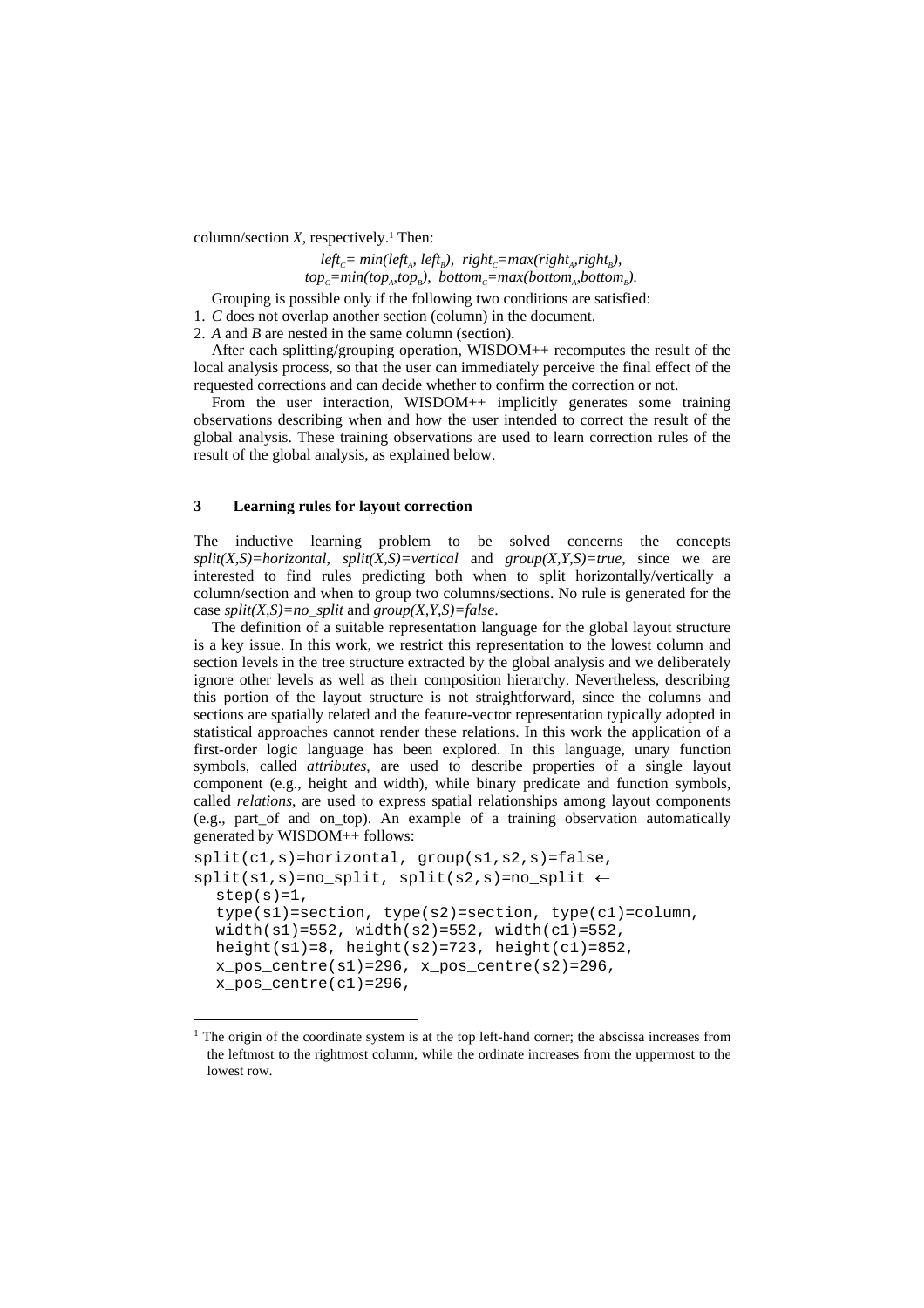```
y_pos_centre(s1)=22, y_pos_centre(s2)=409, 
y_pos_centre(cl)=426,
on top(s1,s2)=true,
part_of(c1,s1)=true, part_of(c1,s2)=true, 
no_blocks(s1)=2, no_blocks(s2)=108, no_blocks(c1)=110, 
per_text(s1)=100, per_text(s2)=83, per_text(c1)=84.
```
This is a multiple-head ground clause, which has a conjunction of literals in the head. It describes the first correction applied to a page layout, where two sections and one column were originally found (Figure 1). The horizontal splitting of the column is the first correction performed by the user (Figure 2), as described by the first literal, namely  $step(s)=1$ . This column is 552 pixels wide and 852 pixels high, has a center located at the point (296,426), and includes 110 basic blocks and the two sections *s1* and *s2*, which are one on top of the other. The percentage of the area covered by text blocks, enclosed by the column, is 84%. It is noteworthy that the multiple-head clause above also reports that the two sections *s1* and *s2* should be neither split (literals *split(s1,s)=no\_split* and *split(s2,s)=no\_split*) nor grouped (literal *group(s1,s2,s)=false*) at the first correction step. Many other literals, such as *group(c1,s2,s)=false, group(s1,c1,s)=false,* and *group(c1,c1,s)=false,* have not been generated, since they do not represent admissible groupings according to the two constraints specified above.

Rules for the automated correction of the layout analysis can be automatically learned by means of a first-order learning system. In this work, the learning system ATRE has been used [9]. It solves the following learning problem:



**Fig. 2.** Horizontal split of the column (*left*) and vertical split of column c2 (*right*). The result of the layout analysis process is in the background.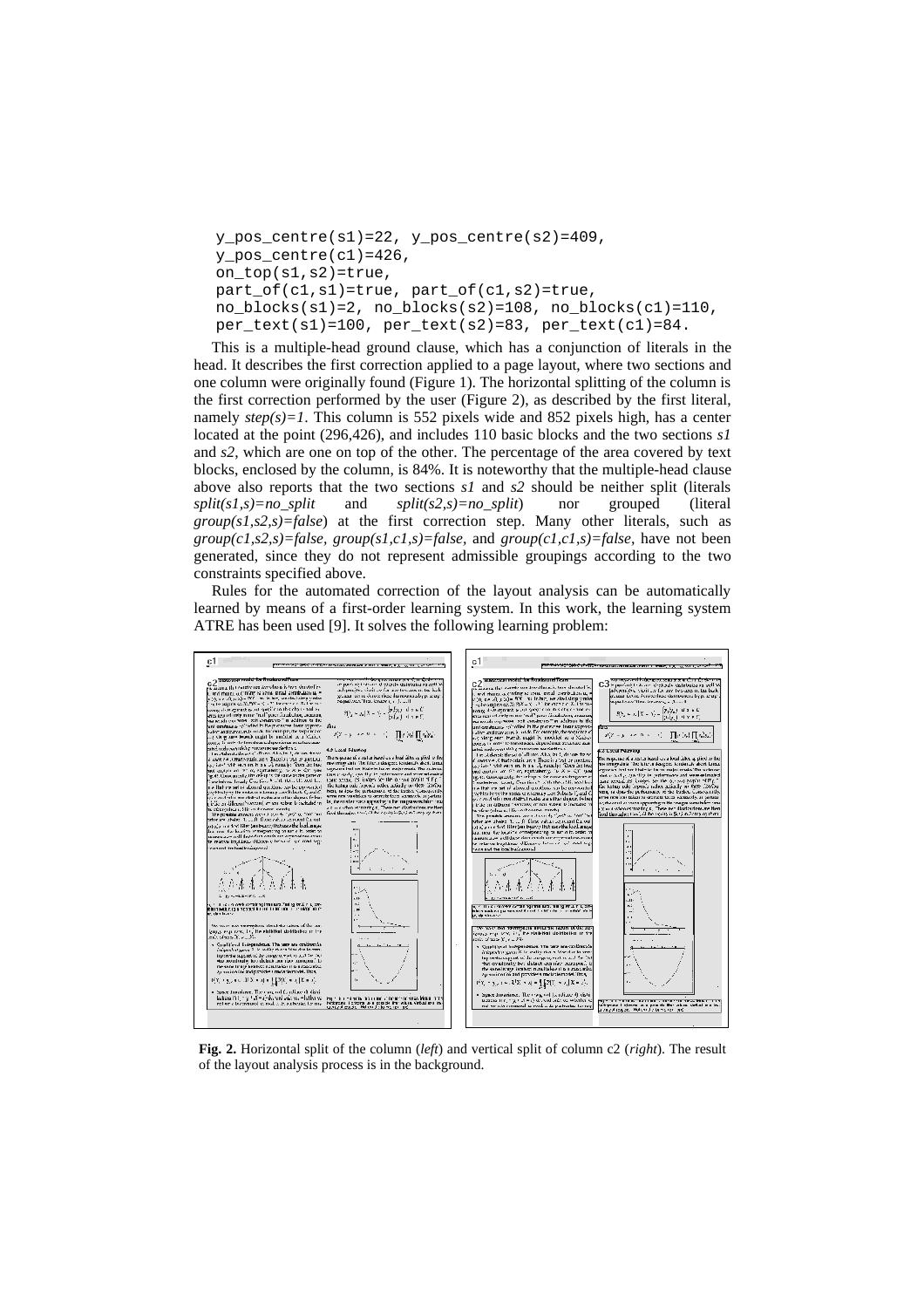#### *Given*

- a set of concepts  $C_p$ ,  $C_p$ ,  $\ldots$ ,  $C_r$  to be learned,
- a set of observations *O* described in a language  $L_o$ ,
- a background knowledge *BK* described in a language  $L_{\text{BE}}$
- a language of hypotheses  $L_{\mu}$ ,
- a generalization model  $\Gamma$  over the space of hypotheses,
- a user's preference criterion *PC*,

*Find* 

a (possibly recursive) logical theory *T* for the concepts  $C_p$ ,  $C_p$ ,  $C_q$ , such that *T* is complete and consistent with respect to *O* and satisfies the preference criterion *PC*.

The *completeness* property holds when the theory *T* explains all observations in *O* of the  $r$  concepts  $C_i$ , while the *consistency* property holds when the theory  $T$  explains no counter-example in  $O$  of any concept  $C_i$ . The satisfaction of these properties guarantees the correctness of the induced theory with respect to *O*.

In ATRE, observations are represented by means of ground multiple-head clauses, called *objects*. All literals in the head of the clause are called *examples* of the concepts  $C_p$ ,  $C_p$ ,  $\ldots$ ,  $C_r$ . They can be considered either positive or negative according to the learning goal. In this application domain, the set of concepts to be learned are *split(X,S)=horizontal*, *split(X,S)=vertical*, *group(X,Y,S)=true*, since we are interested in finding rules which predict when to split horizontally/vertically or when to group two columns/sections. Therefore, no rule is generated for the case *split(X,S)=no\_split* and *group(X,Y,S)=false*. Moreover, no background knowledge is available.

The generalization model provides the basis for organizing the search space, since it establishes when a hypothesis explains a positive/negative example and when a hypothesis is more general/specific than another. The generalization model adopted by ATRE, called *generalized implication*, is explained in [7].

The preference criterion *PC* is a set of conditions used to discard some solutions and favor others. In this work, short rules, which explain a high number of positive examples and a low number of negative examples, are preferred.

### **4 Experimental results**

To investigate the applicability of the proposed solution we considered thirteen papers published as either regular or short, in the IEEE Transactions on Pattern Analysis and Machine Intelligence, issues of January and February 1996. Each paper is a multipage document; therefore we processed 109 document images in all, which were used for the training phase. The distribution of pages used for training purposes is reported in Table 1.

The number of training observations for ATRE corresponds to the final, corrected layout of each page (i.e., 109), plus the number of intermediate global layout structures, which are subject to corrections (i.e., 106). The total number of examples in the 215 training observations is 7786, which corresponds to the total number of literals in the multiple-head clauses. Given the set of concepts to be learned, only 106 out of 7786 examples are positive, which correspond to actual corrective actions performed by the user (vertical/horizontal splitting or grouping). The average number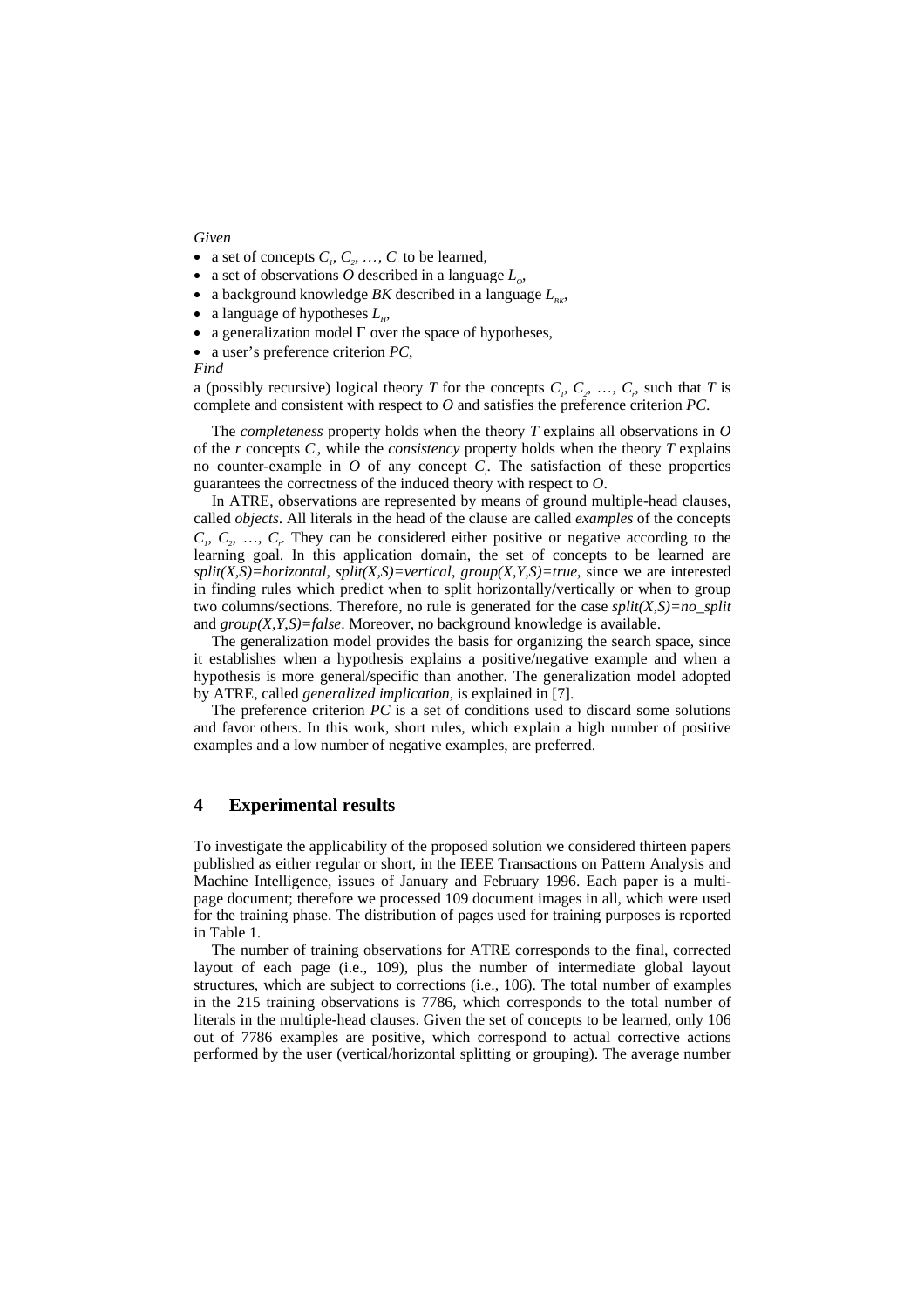of corrections performed by the user is 0.97 (i.e., 106/109) per page. In fact, some intermediate pages of multi-page documents are the most critical and may require several operations to correct the column/section structure.

| Name of the multi-<br>page document | No. of<br>pages | No. of<br>horizontal splits | No. of<br>vertical splits | No. of<br>groupings | Total no. of<br>examples |
|-------------------------------------|-----------------|-----------------------------|---------------------------|---------------------|--------------------------|
| <b>TPAMI1</b>                       | 14              | 6                           | 5                         | 4                   | 1004                     |
| TPAMI2                              | 8               | 4                           | 5                         | 0                   | 374                      |
| TPAMI5                              | 6               |                             | 3                         | $\Omega$            | 402                      |
| TPAMI6                              | 2               | 0                           | 0                         |                     | 83                       |
| TPAMI7                              | $\mathcal{I}$   | 0                           | 0                         |                     | 328                      |
| <b>TPAMI8</b>                       | 6               | 2                           |                           | $\overline{2}$      | 526                      |
| TPAMI9                              | 5               |                             |                           | $\Omega$            | 114                      |
| TPAMI14                             | 10              | 3                           | 4                         | 12                  | 1035                     |
| TPAMI15                             | 15              | 9                           | 10                        | 0                   | 806                      |
| TPAMI16                             | 14              |                             | 4                         | $\overline{2}$      | 965                      |
| TPAMI18                             | 10              | 2                           | 8                         | 4                   | 1464                     |
| TPAMI22                             | 5               | $\overline{c}$              | $\overline{c}$            | $\Omega$            | 181                      |
| TPAMI23                             | ┑               | 3                           | $\overline{c}$            |                     | 504                      |
| Total (training)                    | 109             | 34                          | 45                        | 27                  | 7786                     |

**Table 1.** Training set: Distribution of pages and examples per document.

ATRE generated a theory with 44 clauses: 19 for vertical split, 11 for horizontal split and 14 for grouping. Some clauses for the three concepts are reported below:

1.  $split(X1, S) = horizontal \leftarrow width(X1) \in [540..567],$ 

```
height(X1)-
[848..875], step(S)-
[1..1] 
2. split(X1, S) = vertical \leftarrow width(X1) \in [536..581],on_top(X1,X2)=true, x_pos_centre(X1)\in[467..467],
          step(S) \in [1..1]3. group(X1,X2,S)=true \leftarrow width(X1)\in[408..513],
```

```
type(X1)=column, step(S) \in [1..6], type(X2)=column
```
The interpretation of these clauses is straightforward. The first clause states that «at the first correction step, columns/areas with width between 540 and 567 pixels and height between 848 and 875 pixels should be horizontally split». The second clause states that «at the first correction step, columns/areas with a width between 536 and 581 pixels, the baricentre at point 467 on the x axis and below another column/area should be vertically split». Finally, the third clause states that «at any step between 1 and 6, two columns can be grouped if the left one<sup>2</sup> has a width between  $408$  and  $513$ ». It is noteworthy that the second clause involves the relation *on\_top* and could be generated only by learning systems that operate on first-order logic descriptions, such as ATRE.

From the examples above, it is evident that some of the induced clauses (e.g., the second) are clearly specific and have been generated by the system to explain a limited number of examples (sometimes only one). Specificity of clauses is due to

 $\overline{a}$ 

<sup>&</sup>lt;sup>2</sup> In this case the area is necessarily a column, since users can only group two columns or two sections.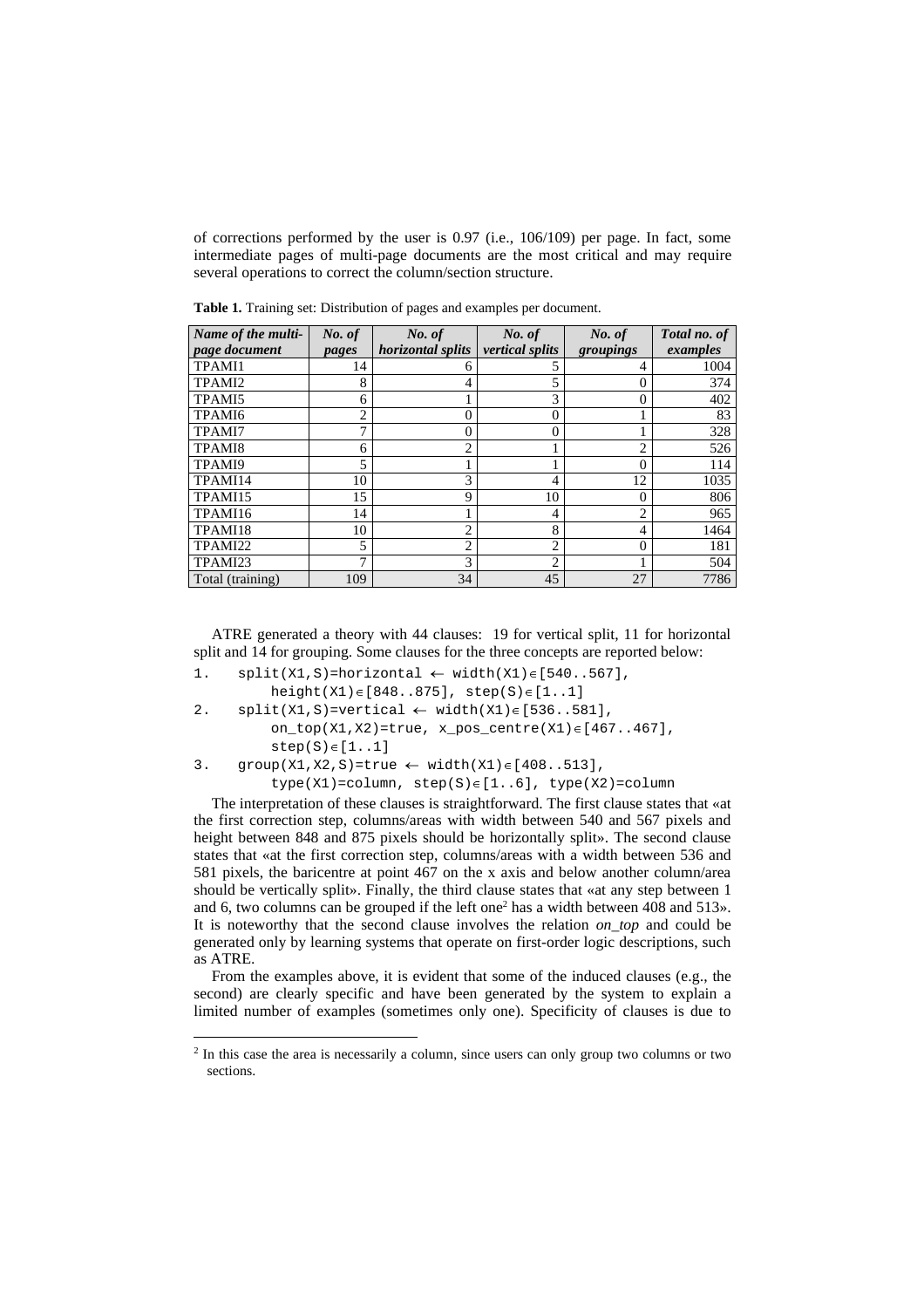two factors: firstly, the limited number of positive examples used in the training set, and secondly, the fact that ATRE is asked to generate a *complete* theory, that is a set of clauses that explain *all* positive examples. However, other clauses generated by ATRE are quite general, such as the first example above.

WISDOM++ uses the induced rules to automatically correct a page layout every time a document image is processed. This operation is quick and totally transparent to the user. Data on the test set are reported in Table 2. They refer to ten additional papers published in the issues of January and February 1996 of the IEEE Transactions on Pattern Analysis and Machine Intelligence. Results of the test examples are reported in Table 3. *Omission* errors occur when correct actions on page layout are missed, while *commission* errors occur when wrong actions are "recommended" by a rule. In the case of horizontal (vertical) split, the number of possible commission errors, that is, 3189 (3200), is the sum of the number of examples of vertical (horizontal) split plus the number of no split, that is, 3153. In the case of grouping, possible commission errors equals the number of examples of *grouping(X,Y,S)=false*.

**Table 2.** Testing set: Distribution of pages and examples per document.

| Name of the multi-   | No. of | No. of                            | No. of | No. of    | <b>Total no. of</b> |
|----------------------|--------|-----------------------------------|--------|-----------|---------------------|
| <i>page document</i> | pages  | horizontal splits vertical splits |        | groupings | examples            |
| Total (testing)      | 109    |                                   | 36     |           | 7376                |

|  |  |  | <b>Table 3.</b> Commission and omission errors performed by rules of various concepts. |
|--|--|--|----------------------------------------------------------------------------------------|
|  |  |  |                                                                                        |
|  |  |  |                                                                                        |

| <b>Rule</b> for            |       | No. omission errors   No. commission errors |
|----------------------------|-------|---------------------------------------------|
| $split(X,S)=horicontal$    | 18/47 | 5/3189                                      |
| $split(X,S)=vertical$      | 10/36 | 5/3200                                      |
| $grouping(X, Y, S) = true$ | 10/12 | 14/4128                                     |

Unfortunately, the induced set of clauses missed most of the grouping operations, whereas it was able to correct some page layouts by performing horizontal and vertical splitting. The percentage of commission errors is very low, whereas the percentage of omission errors is quite high. This confirms our comments on the specificity of part of the learned theory, due to the reduced number of training observations with respect to the complexity of the learning task. It is also noteworthy that most of the errors occurred in few pages, where the correction process was quite complex.

## **5 Conclusions**

This work presents a preliminary application of machine learning techniques to the problem of correcting the result of the global layout analysis process in WISDOM++. The proposed approach is alternative to inducing the complete layout structure from a set of training examples The learning problem to be solved has been introduced and the first-order logic representation of the corrections performed by the user has been illustrated. Experimental results on a set of multi-page documents showed that the proposed approach is able to capture relatively simple layout corrections. Inaccuracy for complex processes can be mainly attributed to the limited size of training